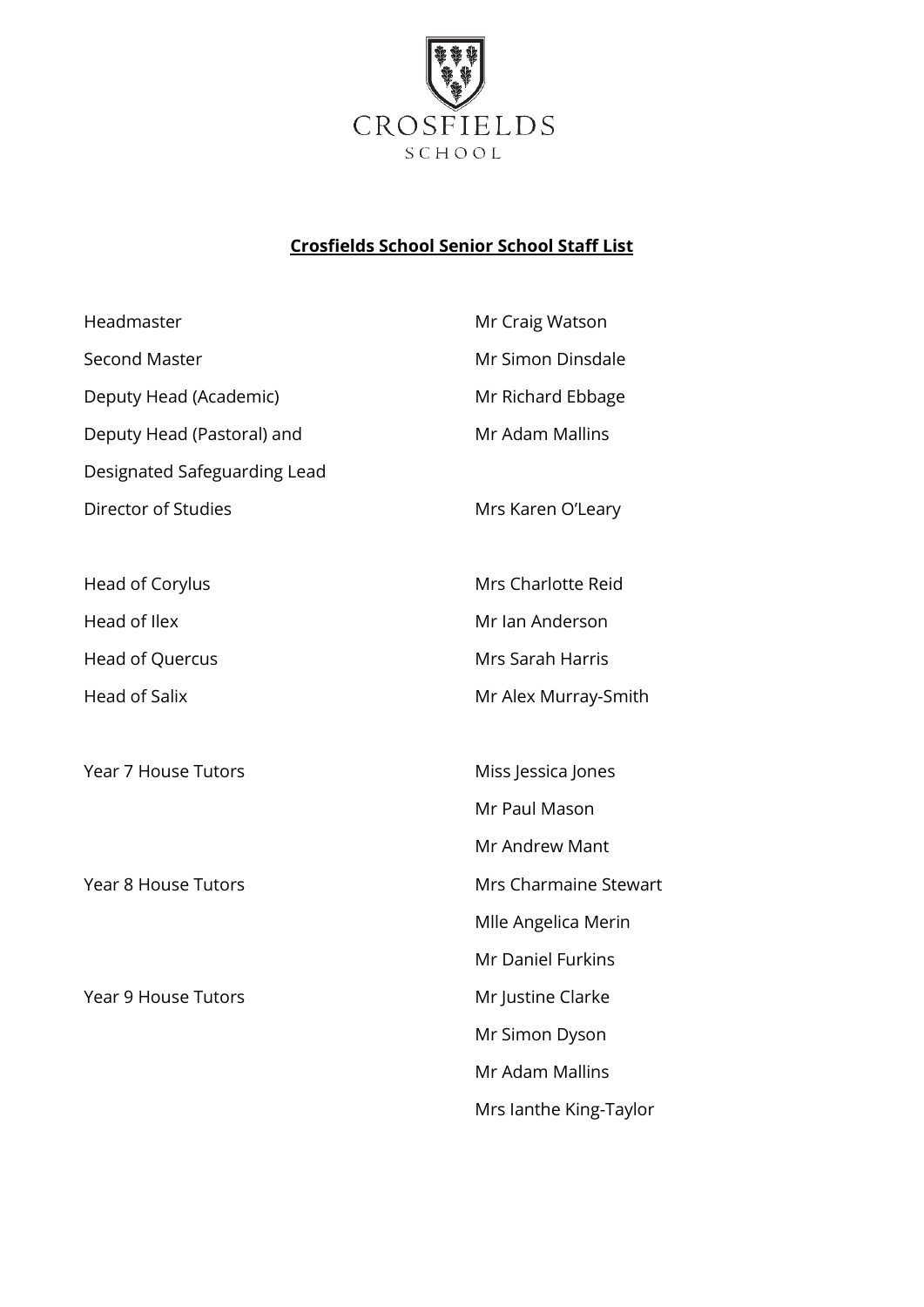| Specialist teaching staff    |                        |
|------------------------------|------------------------|
| English                      | Mrs Charmaine Stewart* |
|                              | Mr Daniel Furkins      |
|                              | Miss Jessica Jones     |
|                              | Mr Ian Anderson        |
|                              |                        |
| Maths                        | Mrs Emma West*         |
|                              | Mr Simon Dinsdale      |
|                              | Mrs Tina Cooper        |
|                              | Mr Richard Ebbage      |
|                              | Mrs Karen O'Leary      |
|                              | Mrs lanthe King-Taylor |
|                              |                        |
| Science                      | Mr Andrew Mant*        |
|                              | Mrs Charlotte Reid     |
|                              | Mr Alex Murray-Smith   |
|                              | Mr Simon Dyson         |
| Technician                   | <b>Mrs Kiran Toor</b>  |
| Languages                    | Mme Leslie Baldwin*    |
|                              | Mlle Angelica Merin    |
|                              | Mme Julie Boutant      |
|                              | Mrs Harriet Pepper     |
|                              |                        |
| History                      | Mr Paul Mason*         |
|                              | Mr Craig Watson        |
|                              |                        |
| Geography                    | Mr Justin Clarke*      |
|                              | Mr Adam Mallins        |
| *Denotes Heads of Department |                        |

Updated: 22nd February 2022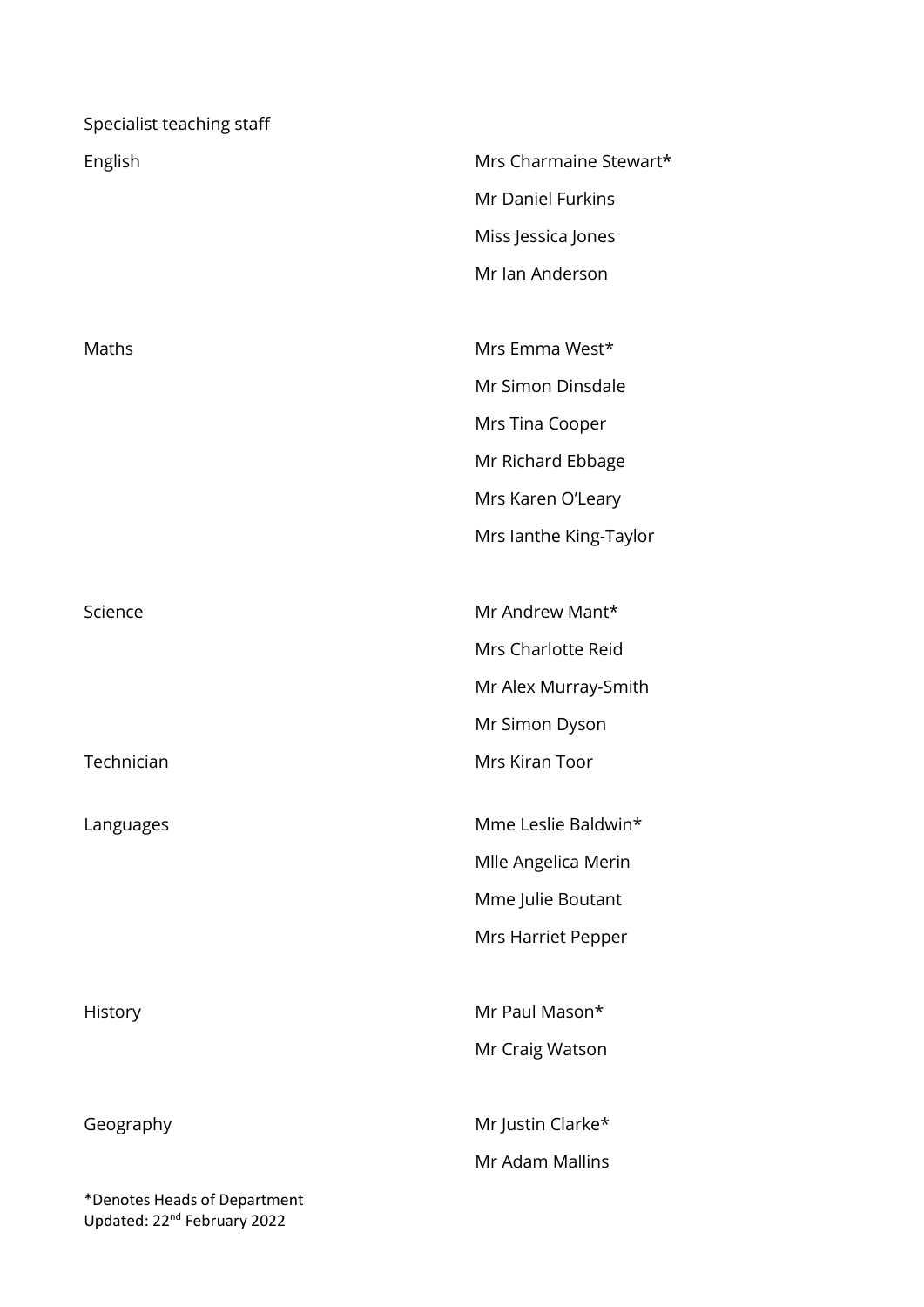| Religious Studies                                                       | Mr Tom Goodhew*        |
|-------------------------------------------------------------------------|------------------------|
|                                                                         | Mrs lanthe King-Taylor |
| Art/ Design Technology                                                  | Mrs Sarah Harris*      |
|                                                                         | Mr Stuart Young*       |
| Technicians                                                             | Mrs Georgie Cox        |
|                                                                         | Mrs Moira Walsh        |
|                                                                         | Mrs Laura Chant        |
| Physical Education                                                      | Mr Simon Dyson*        |
| Games                                                                   | Mr Gareth Edwards*     |
|                                                                         | Mr Tom Goodhew         |
|                                                                         | Mr Matt Rowe           |
|                                                                         | Mrs Becky Seward       |
|                                                                         | Miss Edwina Westacott  |
|                                                                         | Mr Andrew Clarke       |
|                                                                         | Mr Simon Dyson         |
| Sports Assistant                                                        | Miss Beth McMillan     |
| <b>Graduate Sports Assistants</b>                                       | Mr Will Churchwood     |
|                                                                         | Mr Ryan Foggoa         |
|                                                                         | Miss Lauren Wake       |
| Music                                                                   | Mr Richard Adams*      |
| Drama                                                                   | Miss Jessica Jones*    |
| Computing                                                               | Mr Malcolm McCue*      |
|                                                                         | Mr Richard Ebbage      |
| *Denotes Heads of Department<br>Updated: 22 <sup>nd</sup> February 2022 |                        |